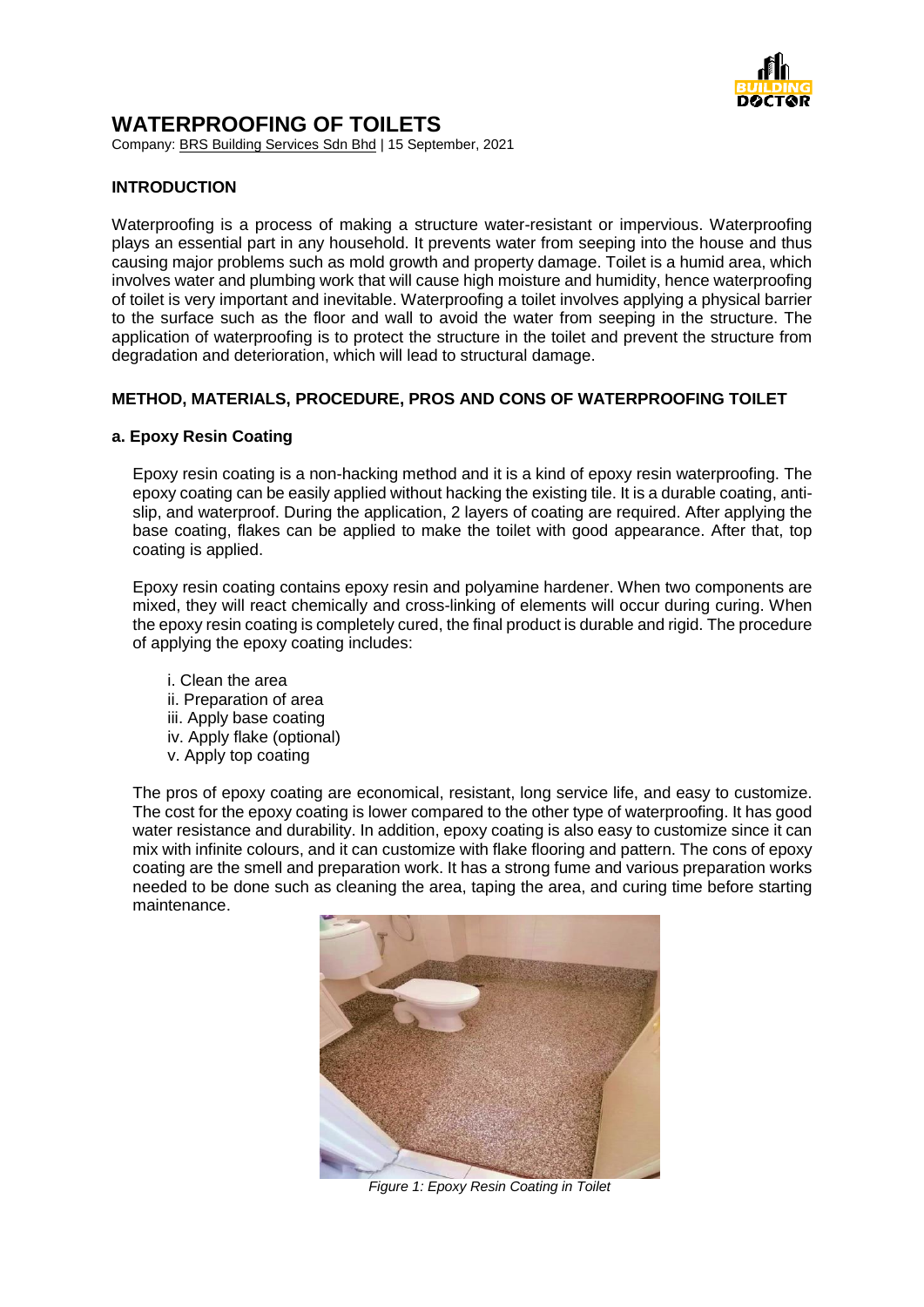

### **b. Cementitious Waterproofing**

Cementitious waterproofing is a hacking method and it is in a type of cement-based of waterproofing. This type of waterproofing can be easy, and it is a conventional method to provide protection for structure and surfaces, preventing water penetration and waterproofing the structure. Two coatings are needed when applying the cementitious coating. Besides, the additive of acrylic is allowed to create a more durable and solid coating.

The cementitious coating is a powder that consists of sand, organic and inorganic chemicals, and silica-based substances. When lime is added to these ingredients, hydration occurs, which explains the ability of cementitious waterproofing. The procedure of application the cementitious coating includes:

- i. Cleaning the area
- ii. Applying acid-etched, lightly sand-blasted, or bush-hammered
- iii. Applying the coating to the surface for two coatings
- iv. Coating finishing and starting for tiling

The pros of cementitious waterproof are easy to apply and seamless. The cementitious waterproof can be easily applied, which is just brush it on the cement or concrete floor and it is seamless. The cons are it does not hold up the crack and needs to be done before tiling. Cementitious cannot hold up in the face of cracking, and it will lose its ability if the cracking happens. The application must be completed before tiling so it cannot be used when leakage happens.



*Figure 2: Cementitious Waterproofing in Toilet*

#### **c. Bituminous Sheet Membrane**

Bituminous sheet membrane is a bitumen-based waterproofing. There are two types of bituminous sheet membrane, which are hot-applied bituminous sheet membrane and coldapplied bituminous sheet membrane. Normally, bituminous sheet membrane is applied on the rooftop or a large scale surface because of its simple usage.

However, there is one type of bituminous sheet membrane suitable used in the toilet which is self-adhesive membrane sealing membrane (SAM). It is a type of cold-applied bituminous sheet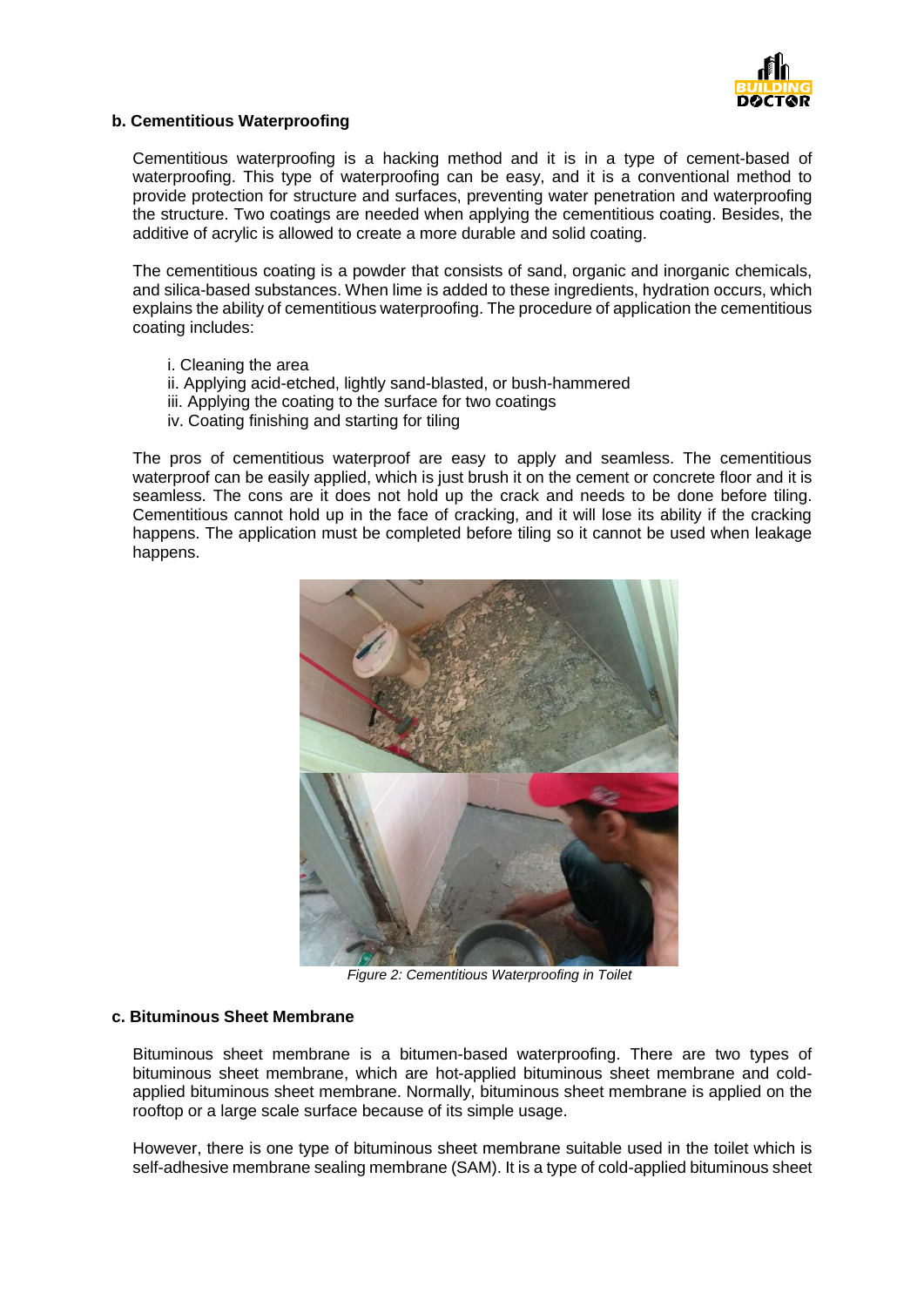

membrane. SAM is a hacking method that contains the technology of elastic foam, which leads to the revolutionary sealing system. The system adopts fleece free impact bonding to prevent the attack from water and dampness. SAM can be glued directly to the wall and floor slab surface without using additional material. Thus, it can save time because there is no curing process. Due to the technology of elastic foam, it is possible to prevent the application from cracking.

The main ingredient of making self-adhesive is bitumen. The function of bitumen is to facilitate the installation on the surface and provide water resistance. The procedure for application of SAM includes:

- i. Prepare and measure the area of the toilet
- ii. Check the surface adhesion
- iii. Clean the area
- iv. Apply corner pieces
- v. Apply tape for corners and edges
- vi. Install waterproof plumbing fittings
- vii. Apply membrane on walls
- viii. Correction and finishing
- ix. Apply membrane of the floor for bathroom sealing
- x. Cut out the shower drain
- xi. Waterproofing finishing and start tiling

The pros of self-adhesive waterproofing system are installation and time saving. The system can be easily installed with specific equipment required which only needs to stick on the surface, and it can directly install tiling without any curing time. The cons are this waterproofing system cannot sustain an extremely high temperature, resulting in a shortened service life.



*Figure 3: Self-Adhesive Waterproofing in Toilet*